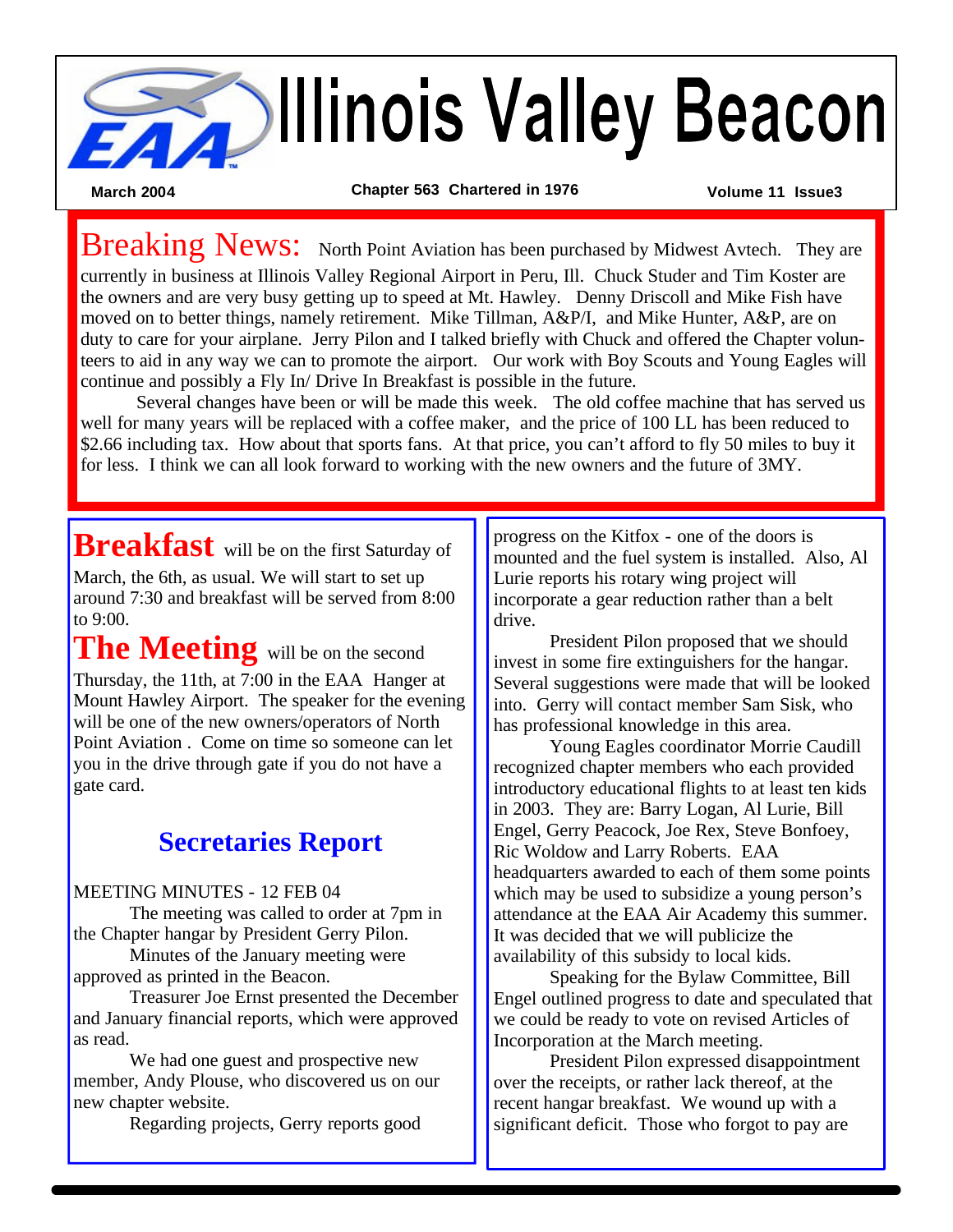urged to pony up.

Regarding programs, chairman Joe Fox reports that the April meeting will feature Metal Forming with the "English Wheel", and our president is working on the program for March. Respectfully submitted, Bill Engel, Secretary DUES ARE DUE! DUES ARE DUE! Yes they are. Dues are our life blood, the heart of our very existence. Without them we will perish from the earth. So please pay your dues. (We value your membership too)

At the beginning of every year we must register all our members, and renew our charter with national. We are also required to have every Chapter member also be a national member. **Please send your EAA No. , address, phone no., Email address, and aircraft or project information to Joe along with you dues so we can update our records.**

Send \$20.00 to: Joe Ernst 2708 W. Winterberry Ln Peoria, IL, 61604, Ph - 5660643, joseph\_owen\_ernst@alum.bradley.edu

## **Coming Events 2004**

- March 6 Chapter Breakfast
	- 11 Chapter Meeting -
	- 17 Safety Seminar– Mt. Hawley "Maneuvering Flight" hazardous to your health?
- April 13-19 Sun'n Fun, Lakeland, Fl
	- 24-25 Charley Wells Fly-In/Drive-In Pancake Breakfast, Capital Airport, Springfield (SPI), IL, 7:00 am noon

#### **What's New On The Website?**

Check it out. The March newsletter is posted and several other pages have been added.

One is our advertising page on which you will find an ad placed by Mac and Jean McLaughlin. They are downsizing their training program by selling some of the equipment. The Travelaire is the primary item this month.

Also I have added a page to Ken Grisham's project site. There are pictures of his workshop and the all fiberglass Europa he is building. I hope we can include his shop in our project tour this year.

Here is a sample of what is on the web for you non websters.